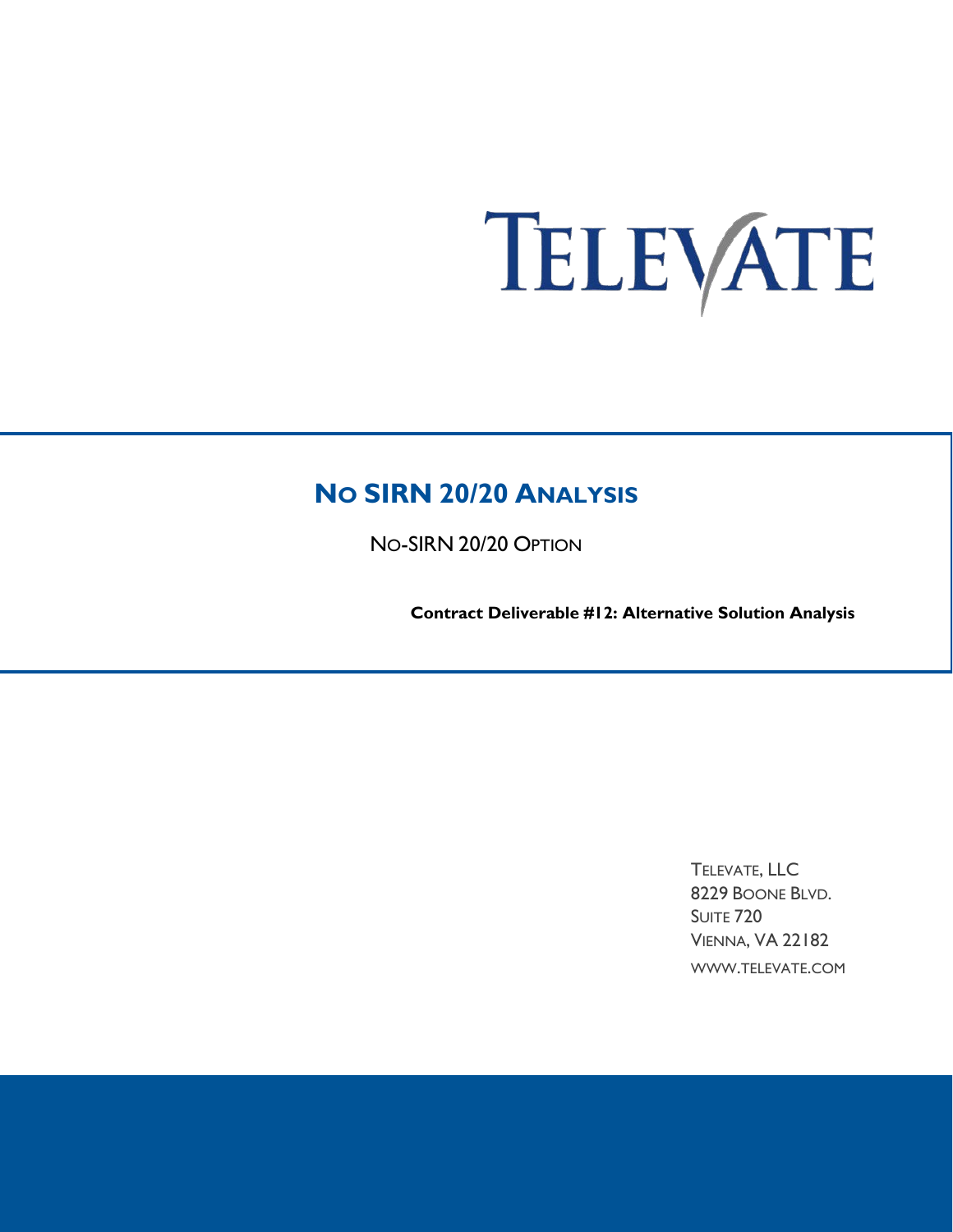# CONTENTS



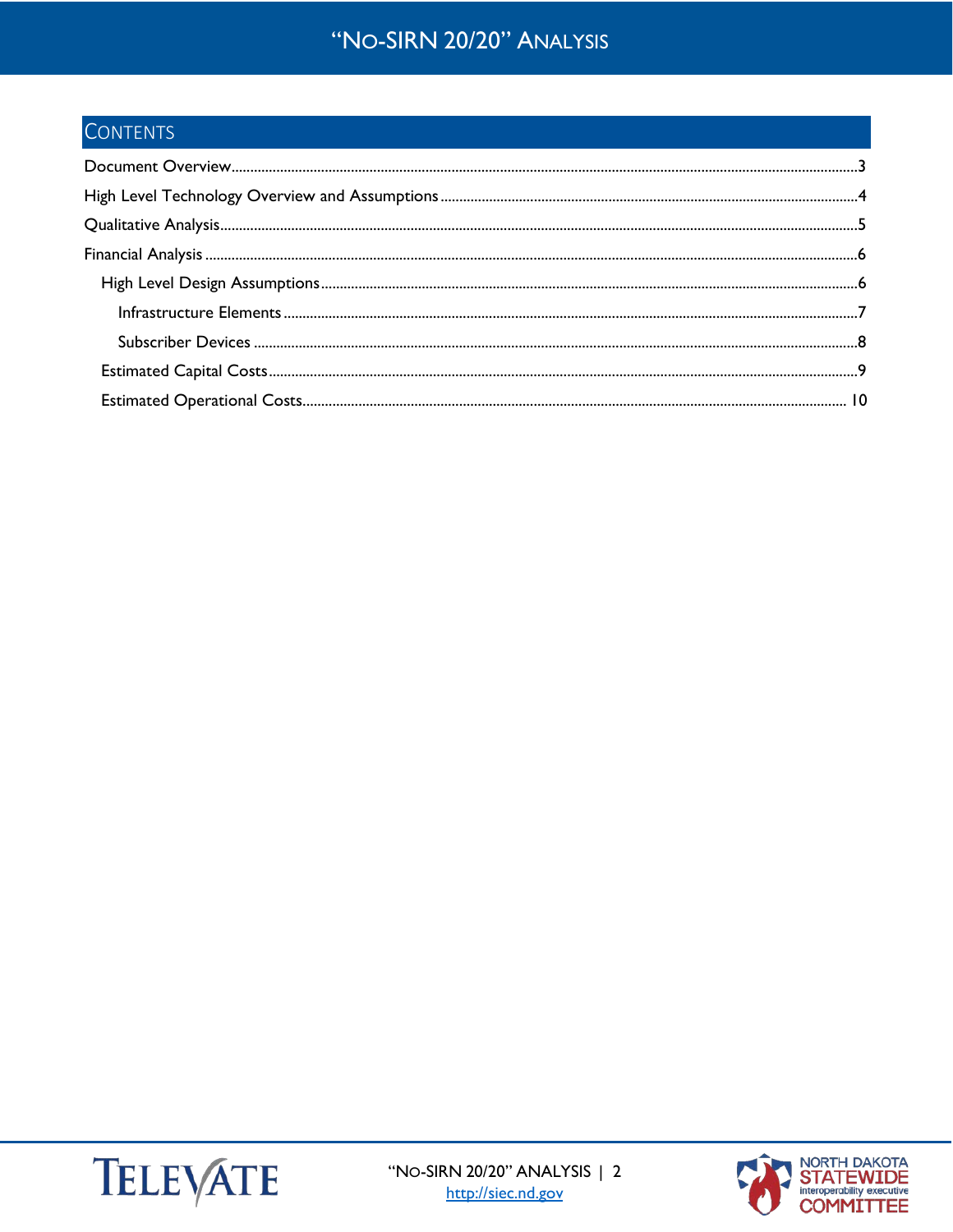## <span id="page-2-0"></span>DOCUMENT OVERVIEW

The SIRN 20/20 Feasibility Report put forth a recommendation that an integrated statewide radio system was a desired and feasible evolution of public radio systems in the State of North Dakota. This document provides a brief qualitative and financial analysis of a "No-SIRN" alternative—a scenario in which the status quo of individual, disparate radio networks is sustained by at the State, County, Municipal and Agency levels.



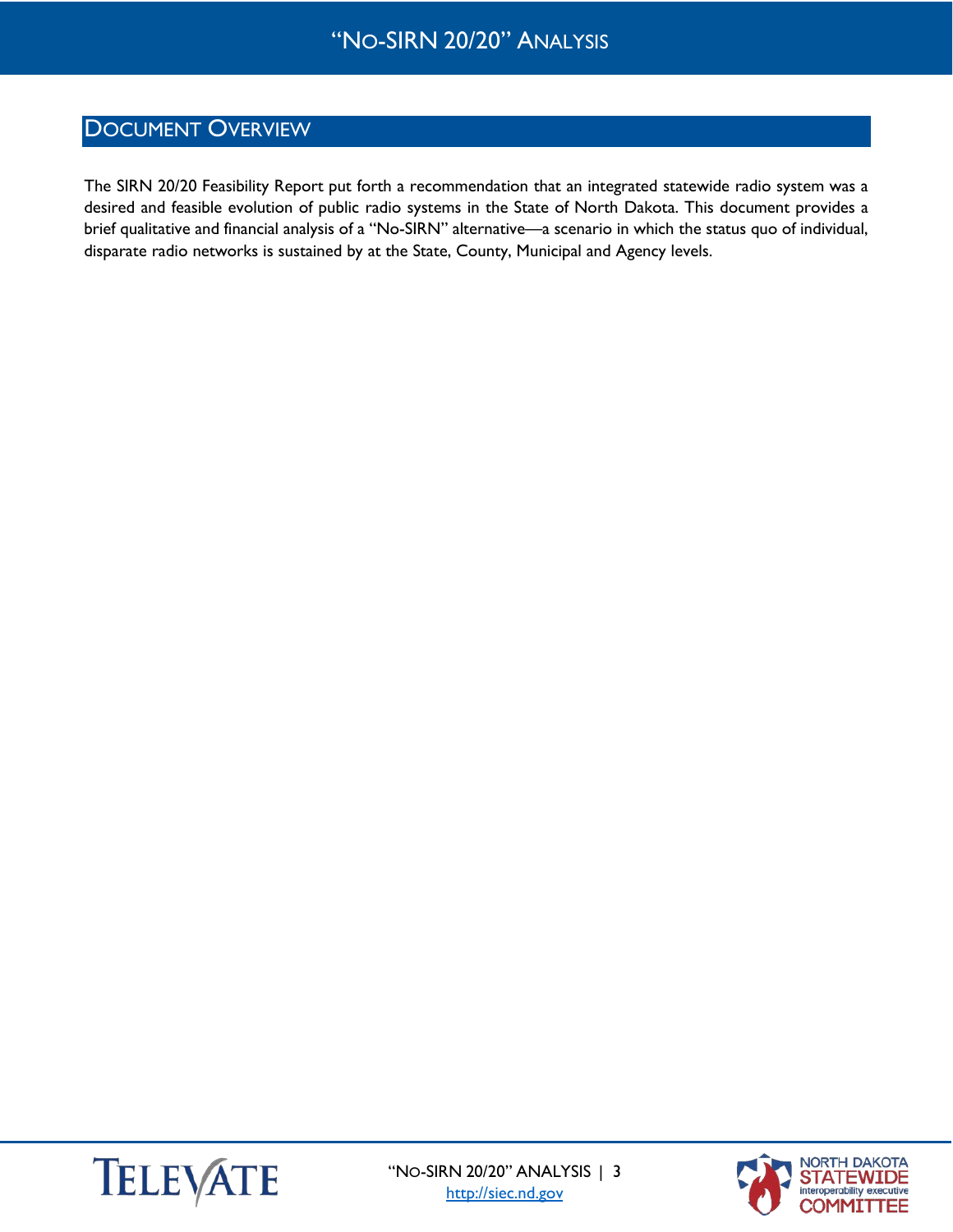## <span id="page-3-0"></span>HIGH LEVEL TECHNOLOGY OVERVIEW AND ASSUMPTIONS

Land mobile voice and paging systems in the State are currently comprised of hundreds of disparate networks with varying degrees of capability and sophistication (See "Status Quo" in Figure 1). Collectively almost 700 transmit locations—radio towers, water towers, silos, roof top repeaters, "consolettes", etc.—provide radio service to 20,000 public safety and public service end users. The SIRN 20/20 plan proposes a single, integrated solution which streamlines service by namely reducing the number of transmit locations through a standardized and shared statewide solution (See "SIRN 20/20" in Figure 1).



*Figure 1: Planned Migration: Disparate Legacy Systems to Integrated Modern SIRN 20/20*

The No-SIRN analysis provides high level cost estimates of perpetuating the status quo of individual, disparate systems under a similar configuration for a period of 15 years. While various entities may elect to pursue different



 "NO-SIRN 20/20" ANALYSIS | 4 [http://siec.nd.gov](http://siec.nd.gov/)

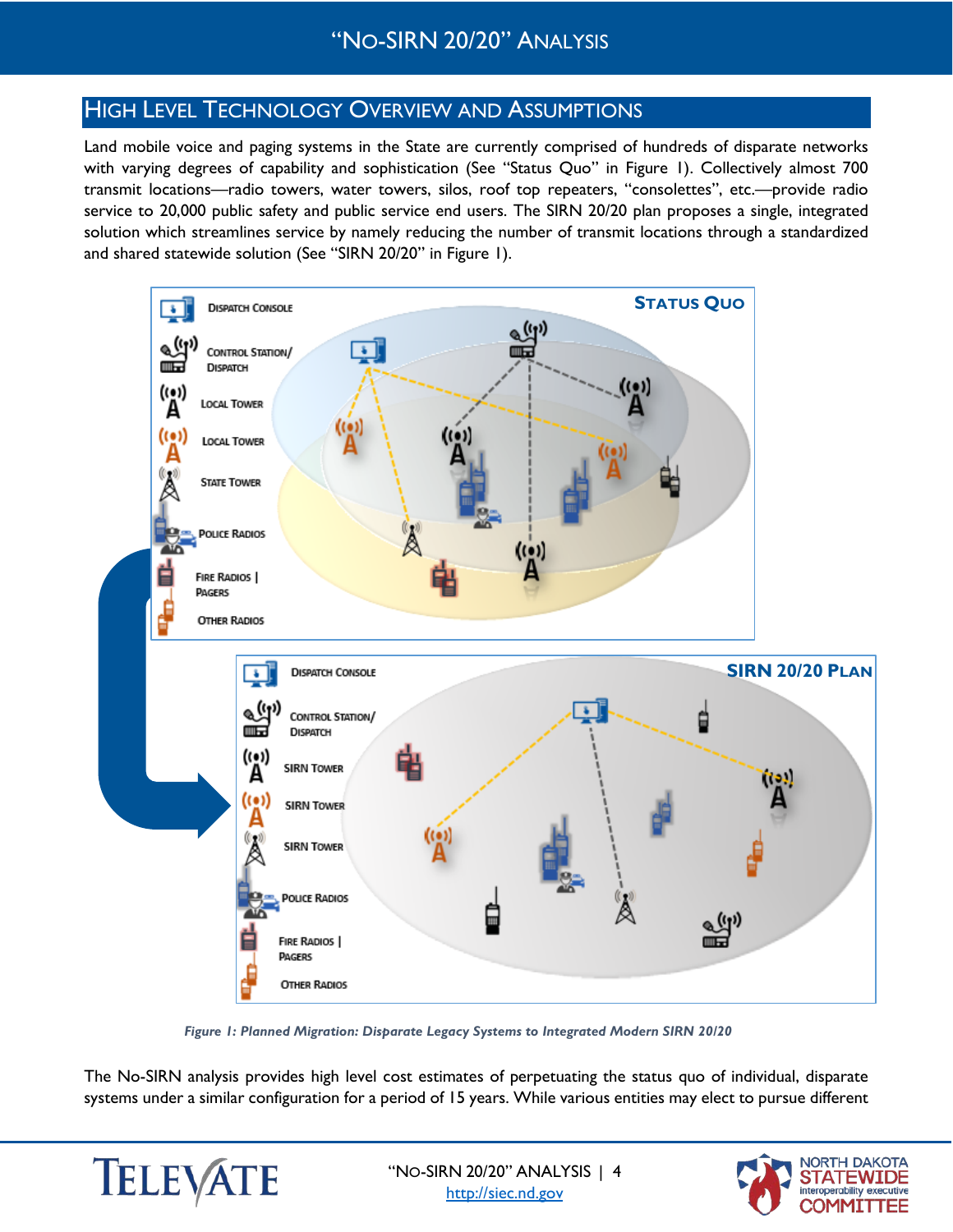paths in evolving their radio systems and equipment, fundamentally, the financial analysis assumes that all components of the current ecosystem of legacy radio systems will be replaced once over the 15 years—the estimated lifespan of SIRN 20/20.<sup>[1](#page-4-1)</sup> The analysis groups transmit locations or "systems" into the following four categories; further details are provided later in the report.

- **State Radio System**: The 43-site State Radio System that provides primary service to State agencies and 24 Counties. This analysis assumes the legacy equipment with be replaced with similar technology and a small expansion of the system over the next several years.
- **Urban Radio Systems**: The analysis assumes that over the next 15 years, the six largest metro areas in the State will elect to enhance their systems by implementing standardized trunked systems.<sup>[2](#page-4-2)</sup>
- **Dther Major Infrastructure**: Other primary systems in all 53 counties that serve voice and paging needs of primarily local as well as State agencies. Infrastructure in this category is typically comprised of radio sites over 60 ft.
- **Dther Minor Infrastructure**: Other local and agency specific equipment typically comprised of roofmounted equipment, paging systems, local relays, consolettes, and similar systems providing localized service.

## <span id="page-4-0"></span>QUALITATIVE ANALYSIS

Previous reports<sup>[3](#page-4-3)</sup> compare and contrast the ecosystem of disparate systems against the integrated SIRN 20/20 providing technical and operational perspectives. While this analysis focuses on the financial analysis of the No-SIRN alternative, it is relevant to briefly recall some key drawbacks of perpetuating the status quo that were discussed in the previous reports:

- **End of Life Risk**: A majority of the radio systems in the State are facing critical end-of-life risks—the serviceable lifespan of the equipment and termination of vendor support are quickly approaching. The timeline of the individual modernization/replacement (under the status quo) will depend on the budgetary ability of the jurisdiction and the vintage of the equipment. Counties with critical need and the population base to fund these systems will likely upgrade their systems; however, in the absence of SIRN 20/20 or coordinated state guidance, various rural entities are likely to have no actionable plan to avert this risk. (Some survey participants anticipate "they'll run their devices to the ground.")
- **Lack of Interoperability Improvements**: Improving interoperability was a primary impetus of integrating the State's radio systems into a single statewide—SIRN 20/20. Simply modernizing the existing equipment under the current disparate and independent configuration will yield little to no improvements to interoperability.
- **Omission of the Competitive Marketplace**: A competitive bulk statewide procurement will almost certainly yield significant price reductions over independent counties and municipalities sole-sourcing or even competing acquisitions. Although SIRN 20/20 is generally a more sophisticated and costly technology, a review of records and invoices indicates that several entities have incurred costs equivalent to SIRN technology for equipment that delivers less features and services.

<span id="page-4-3"></span><span id="page-4-2"></span><sup>&</sup>lt;sup>3</sup> Refer to "SIRN 20/20 Feasibility Study Final Report" (June 2016) and "North Dakota Statewide Radio Systems Assessment and Evolution Study" (Dec. 15, 2014)



 $\ddot{\phantom{a}}$ 



<span id="page-4-1"></span><sup>&</sup>lt;sup>1</sup> Typical serviceable lifespans of land mobile radio systems range between  $12 - 18$  years.

 $2$  The six Urban Area networks include Fargo, Bismarck/Mandan, Grand Forks, Minot, Dickinson and Williston.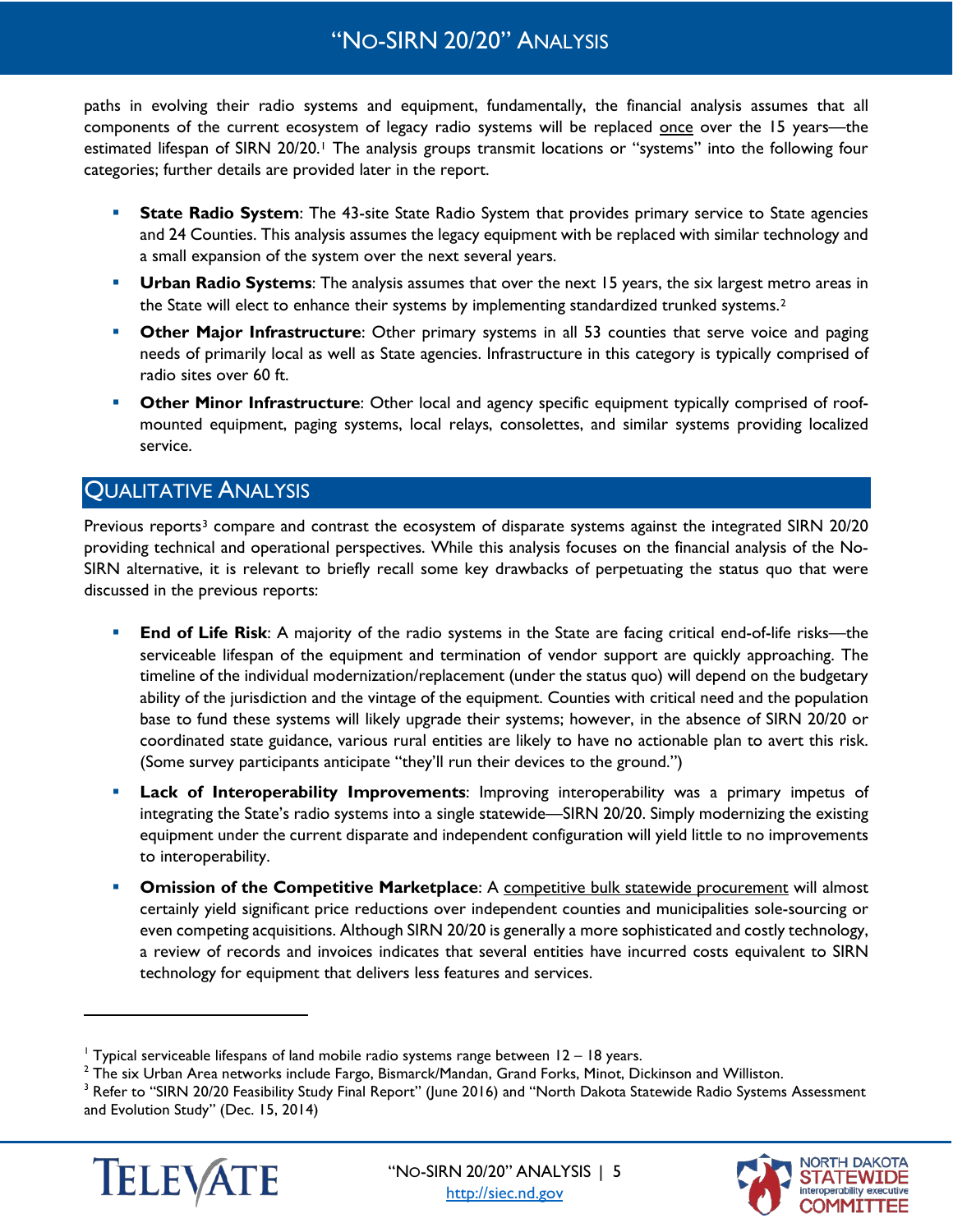- **Suboptimal State Radio System Configuration**: State Radio employs a configuration referred to as "frequency reuse of one" which has documented operational drawbacks in the form of interference and lack of automated resource management.
- **Lack of Centralized Direction:** A byproduct of a centralized system is centralized direction and guidance which yield consistent technologies and procedures statewide. Various drawbacks of the status quo, including interoperability shortcomings, relatively high device costs, widely ranging system technologies are characteristic of independently implemented systems.

It is indeed true, as pointed by a few rural counties, that SIRN 20/20 is overly sophisticated for the day-to-day operations of sparsely populated counties in the State; however, SIRN 20/20 would provide much needed efficiencies and interoperability to all, and a baseline for mid and large sized counties to incorporate added features.

## <span id="page-5-0"></span>FINANCIAL ANALYSIS

## <span id="page-5-1"></span>**HIGH LEVEL DESIGN ASSUMPTIONS**

Multiple permutations potentially exist for migrating the large ecosystem of radio networks in the State. A variety of factors including population, radio coverage needs, geography and budget influence the technology and implementation strategy selected by the individual jurisdiction. Nonetheless, this analysis employs certain baseline assumptions:

- 1. *All existing legacy equipment is replaced once*: For simplicity the costs are based on a replacement in the next two to four years, rather than employing inflation and other monetary or accounting aspects of a longterm phased approach.
- 2. *SIRN 20/20 Equivalence*: If a given piece of equipment, such as an antenna, combiner or other potentially reusable asset, was assumed to be replaced in the SIRN 20/20 cost estimates, it is similarly assumed to be replaced in the No-SIRN scenario.
- 3. *Adoption of Public Safety Grade "Hardening" Best Practices*: Several public safety sites currently operate without critical backup power systems or robust equipment shelters; this analysis assumes that these key elements are "hardened" to public safety standards. Therefore, while certain operators may not have elected to do so in the past, a nominal level of emergency power, robust backhaul connectivity, and shelters are assumed at all critical locations.[4](#page-5-2)

In addition, various assumptions ranging from conservative to moderate were used depending on the marketplace for a given component. Although there are approximately 700 "transmit locations" in the State, the total number of sites assumed (see Table 1) is 568. Therefore, this analysis assumes some reduction in transmit locations during upgrade. In addition, as the subscriber device marketplace becomes increasingly competitive, it is expected that some agencies will pay more competitive prices compared to recent acquisitions. On the other hand, as stated in (3) above, the costs estimates include nominal public safety "hardening" enhancements to sites although several counties have historically elected to forgo such equipment.

http://www.npstc.org/download.jsp?tableId=37&column=217&id=3066&file=Public\_Safety\_Grade\_Report\_140522.pdf



 $\ddot{\phantom{a}}$ 



<span id="page-5-2"></span><sup>4</sup> The National Public Safety Telecommunications Council has formalized a set of best practices for public safety grade operation and facilities in their report *[NPSTC/APCO Defining Public Safety Grade Systems and Facilities](http://www.npstc.org/download.jsp?tableId=37&column=217&id=3066&file=Public_Safety_Grade_Report_140522.pdf) – May 2014*. The objective of these best practices is to delineate technical and physical measures/redundancies commensurate with the high availability public safety systems.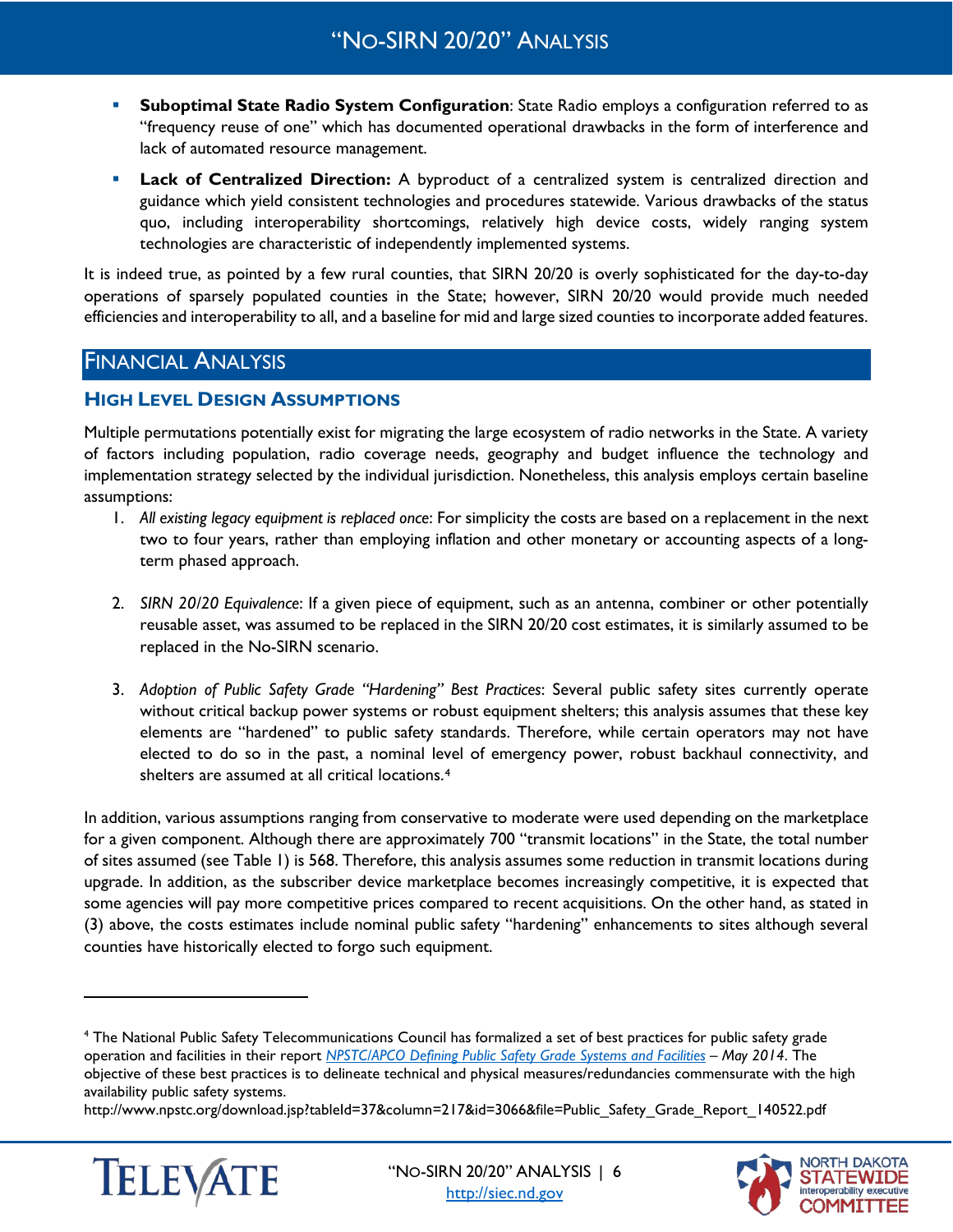### <span id="page-6-0"></span>Infrastructure Elements

Table 1 provides an overview of the assumptions for the four categories of sites previously discussed.

| Category                          | <b>Description</b>                                                                                                                                                                                                                                                                                                                                                   |
|-----------------------------------|----------------------------------------------------------------------------------------------------------------------------------------------------------------------------------------------------------------------------------------------------------------------------------------------------------------------------------------------------------------------|
| <b>State Radio System</b>         | 50 Site 4-channel Conventional System<br>$\blacksquare$<br>3 P25 Conventional, I Analog<br>$\Box$<br><b>DCN Fiber Lease</b><br>$\blacksquare$<br>5 New Towers<br>$\blacksquare$<br>50 % New Shelters; 50% Generators<br>All new UPS and Battery Plants<br>$\Box$                                                                                                     |
| Urban Area Systems                | 6 Trunked Systems of 3 sites by 6-channels<br>$\blacksquare$<br>No New Towers<br>Microwave Backhaul<br>$\blacksquare$<br>Shelter and Power upgrades, as required<br>n<br>All new UPS and Battery Plants<br>$\Box$                                                                                                                                                    |
| Other Major Infrastructure        | 225 Sites with 2.5 channels<br>I P25 Conventional, I.5 Analog<br>$\Box$<br>Medium Capacity: 65% Generators; 40% Shelters<br>$\Box$<br>Medium Capacity: All new UPS and Battery Plants<br>$\blacksquare$<br>Low to Medium Capacity: New Microwave Backhaul<br>$\Box$<br>Mix of owned and rented sites<br>n<br>15 New Towers (@ 50% of cost of State Towers)<br>$\Box$ |
| <b>Other Minor Infrastructure</b> | 275 sites with 1.5 channels<br>$\blacksquare$<br>0.75 P25 Conventional, 0.75 Analog<br>$\Box$<br>Mix of roof top mounted and tower mounted<br>$\Box$<br>Limited structural modifications<br>'n<br>Low capacity UPS and Battery Plant equipment<br>$\Box$<br>No to Limited backhaul                                                                                   |

#### *Table 1: Overview of Infrastructure Assumptions*

#### **Other Assumptions Include:**

- **PSAP Elements** 
	- o 75 *Mid-Tier* Dispatch Consoles
	- o Interfaces to logging recorders, CAD applications and integration support
- **In-building Solutions** 
	- o @ 50 buildings (Only *half of SIRN 20/20* assumed)
- **Paging Layer and Related Interfaces**
- **Fire Station Interfaces and Integration @ 380 Fire stations (Less cost for localized paging systems)**
- Vendor Services (Note: Although the overall "radio ecosystem" under the No-SIRN analysis is significantly larger, "vendor services" as detailed below have been *reduced to approximately 60% of SIRN 20/20*)



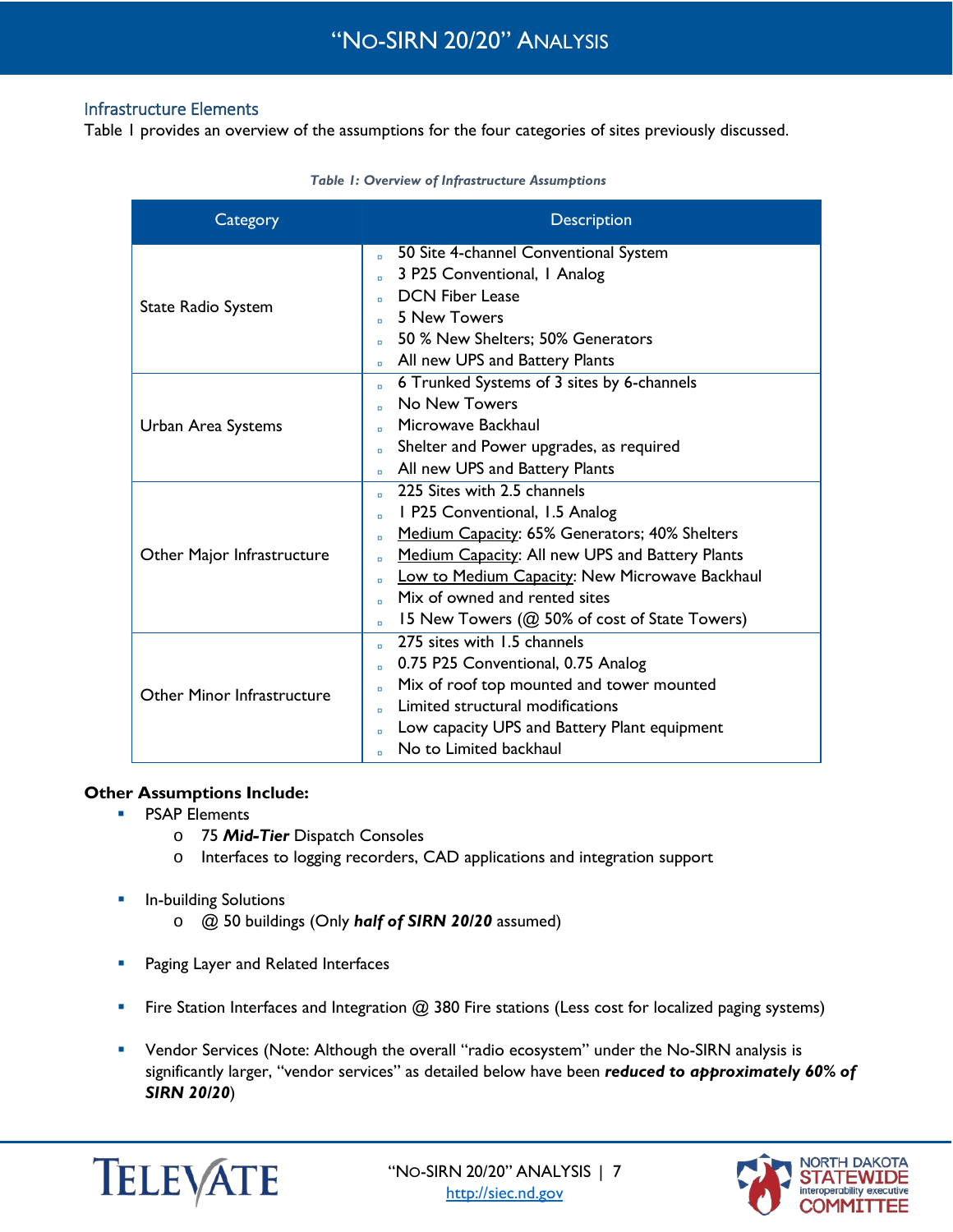- o A&E, Site Prep, Structural Analysis, R56 Test
- o Site Engineering/Design
- o Channel Planning, Coordination, Acquisition
- o System Engineering Optimization, Documentation, DDR/Engineering
- o Project Management Services
- o Construction/Site Management Services
- o Acceptance Testing, Functional Testing, Other
- o Project Coordination/Administration
- o Device Provisioning and Coordination
- o Fleetmap Services and Design
- o System Decommission
- Government Employee Project Management (Note: Although the overall "radio ecosystem" under the No-SIRN analysis is significantly larger, "vendor services" as detailed below have been *reduced to approximately 60% of SIRN 20/20*)
	- o Construction and Field QA/Management Services
	- o Independent Certification/Validation Services
	- o Engineering, Network Planning, Deployment
	- o Project Management/Leadership
	- o Technical and Senior Management
	- o Expenses (office, travel, vehicle, equipment, etc.)
- 7.5% Contingency
- Only 50% of the discount assumed in SIRN 20/20
- **Technical, engineering and management consulting fees expected to be required by some counties for** planning and other support

#### <span id="page-7-0"></span>Subscriber Devices

Table 2 illustrates high level device type assumptions for radios. Unit pricing employed a range of prices including prices from various recent State and County agencies invoices. However, on average, the cost analysis assumes lower device costs in comparison to recent invoices. It should be noted that analog devices for various agencies are considered in the analysis; however, as some vendors begin "sunsetting" their analog product line, it is possible that the more costly P25 conventional devices may be the sole option for certain entities.

| <b>SUBSCRIBER CATEGORY</b> | <b>Device Type Assumptions</b><br>Qty |                                               |
|----------------------------|---------------------------------------|-----------------------------------------------|
| State LE Mobile*           | 258                                   | High Tier P25 Conventional                    |
| State LE Portable*         | 270                                   | 100% Analog                                   |
| County LE Mobile*          | 800                                   | High Tier P25 Conventional                    |
| <b>County LE Portable*</b> | 1,042                                 | 75 % Mid-Tier P25 Conventional<br>25 % Analog |

#### *Table 2: Overview of Subscriber Device Assumptions*



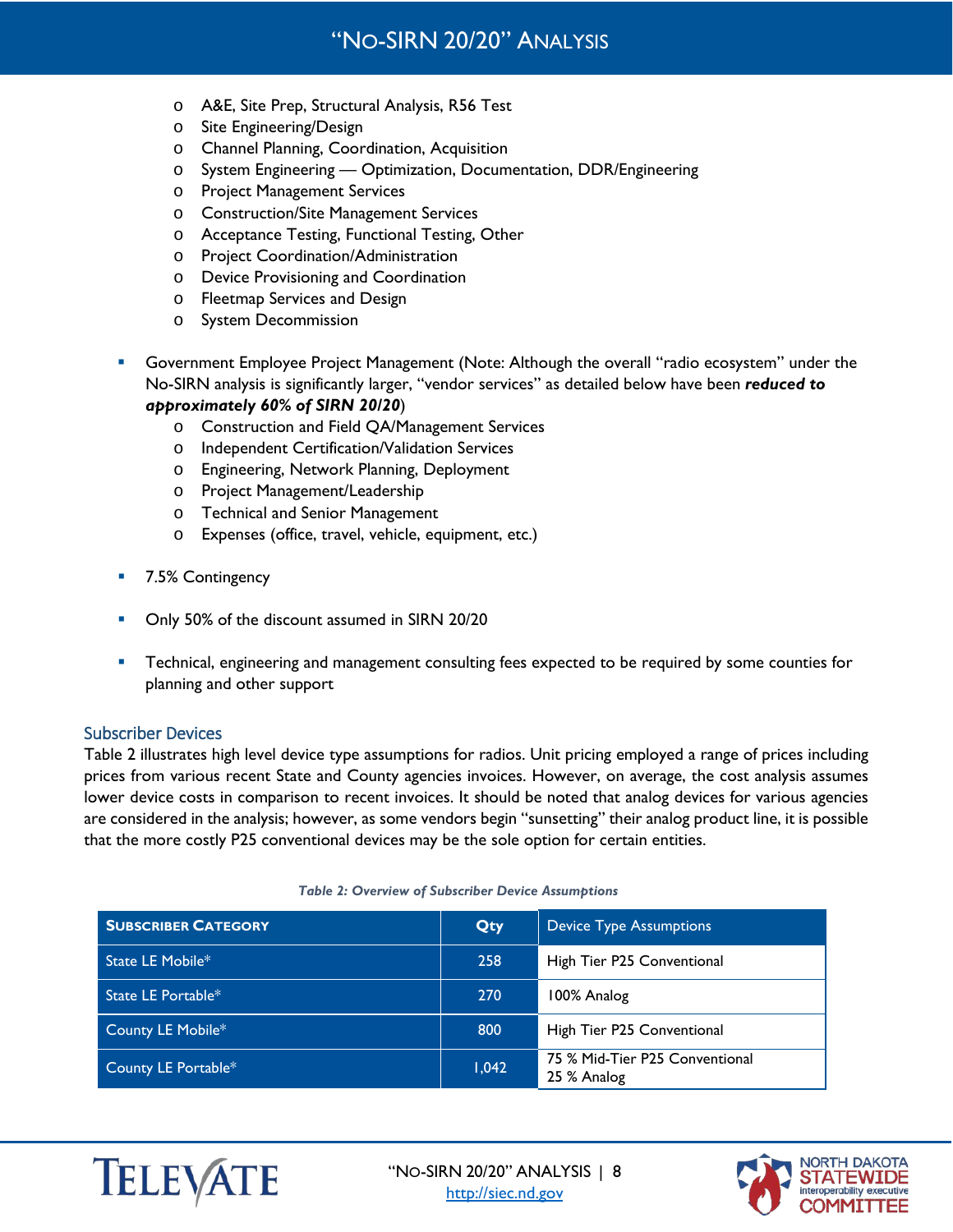| <b>SUBSCRIBER CATEGORY</b>                 | Qty   | <b>Device Type Assumptions</b>              |  |  |
|--------------------------------------------|-------|---------------------------------------------|--|--|
| <b>County FD-AMB Mobile</b>                | 2,380 | High Tier P25 Conventional                  |  |  |
| County FD-AMB Portable                     | 4,448 | 50% Mid-Tier P25 Conventional<br>50% Analog |  |  |
| Urban FD-AMB Mobile                        | 378   | Mid-Tier P25 Trunked                        |  |  |
| Urban FD-AMB Portable                      | 692   | Mid-Tier P25 Trunked                        |  |  |
| Urban LE Mobile*                           | 404   | Mid-Tier P25 Trunked                        |  |  |
| Urban LE Portable*                         | 1,006 | Mid-Tier P25 Trunked                        |  |  |
| <b>State DOT Mobile</b>                    | 800   | High Tier P25 Conventional                  |  |  |
| <b>State DOT Portable</b>                  | 150   | High Tier P25 Conventional                  |  |  |
| <b>Other Public Safety Mobile</b>          | 253   | High Tier P25 Conventional                  |  |  |
| Other Public Safety Portable               | 410   | High Tier P25 Conventional                  |  |  |
| Public Service (County and Urban) Mobile   | 5258  | 50% Mid-Tier P25 Conventional<br>50% Analog |  |  |
| Public Service (County and Urban) Portable | 1075  | 50% Mid-Tier P25 Conventional<br>50% Analog |  |  |
| <b>VRS Units</b>                           | 1350  | <b>Analog Device</b>                        |  |  |

\*All law enforcement devices assumed to have encryption.

## <span id="page-8-0"></span>**ESTIMATED CAPITAL COSTS**

Based on the assumptions detailed above, the Capital Expenditure (CapEx) for the No-SIRN 20/20 Option is \$ 185 M. The SIRN 20/20 Feasibility Report outlined various integrated solutions ranging in cost from \$ 144 M to \$ 186 M, with the most suitable option expected to be approximately \$ 172.

#### *Table 3: No-SIRN Capital Cost Estimates*

| <b>INFRASTRUCTURE ELEMENTS</b>    | <b>Estimated Cost (in Millions)</b> |        |
|-----------------------------------|-------------------------------------|--------|
| 01 Fixed Radio Networks           | \$                                  | 85.52  |
| 02 Subsystems/Interfaces          | \$                                  | 1.48   |
| 03 Civil and Power Infrastructure | \$                                  | 37.74  |
| 04 Professional Services          | \$                                  | 12.89  |
| 05 PMO                            | \$                                  | 5.43   |
| L01 PSAP Subsystems               | \$                                  | 3.38   |
| <b>L02_In-Building Solutions</b>  | \$                                  | 2.31   |
| L03 Station Alerting Subsystems** | \$                                  | 2.51   |
| <b>INFRASTRUCTURE TOTAL</b>       |                                     | 151.25 |